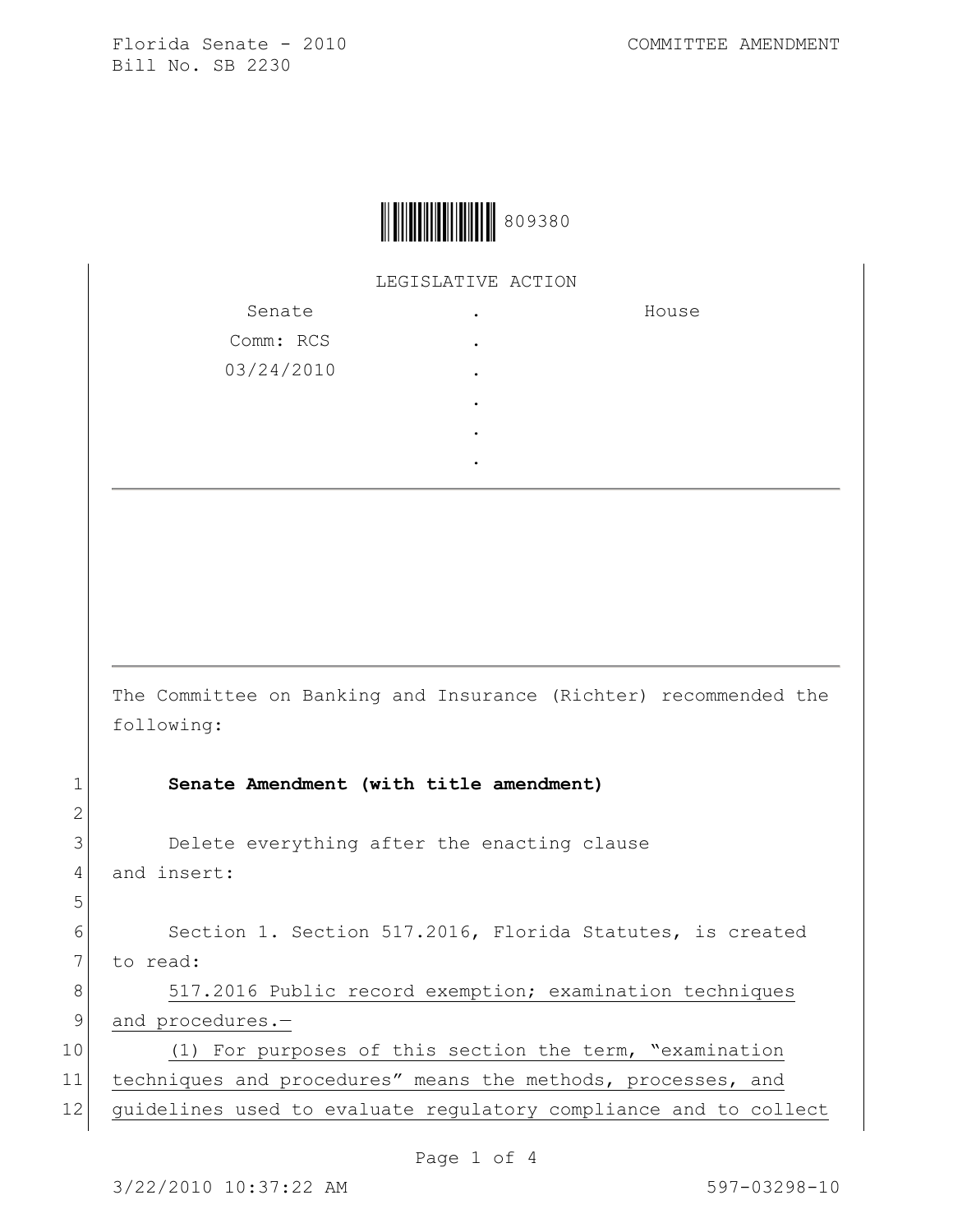Florida Senate - 2010 COMMITTEE AMENDMENT Bill No. SB 2230

**│ ││ │││││││││││││││** 809380

| 13 | and analyze data, records, and testimony for the purpose of      |
|----|------------------------------------------------------------------|
| 14 | documenting violations of this chapter and the rules promulgated |
| 15 | thereunder.                                                      |
| 16 | (2) Information that would reveal examination techniques or      |
| 17 | procedures used by the office pursuant to this chapter is        |
| 18 | confidential and exempt from s. 119.07(1), and s. 24(a), Art. I  |
| 19 | of the State Constitution. This exemption applies to such        |
| 20 | information held by the office before, on, or after the          |
| 21 | effective date of this exemption.                                |
| 22 | (3) Confidential and exempt information that would reveal        |
| 23 | examination techniques or procedures may be provided by the      |
| 24 | office to another governmental entity having oversight or        |
| 25 | regulatory or law enforcement authority.                         |
| 26 | (4) This section is subject to the Open Government Sunset        |
| 27 | Review Act in accordance with s. 119.15 and shall stand repealed |
| 28 | on October 2, 2015, unless reviewed and saved from repeal        |
| 29 | through reenactment by the Legislature.                          |
| 30 | Section 2. (1) It is the finding of the Legislature that it      |
| 31 | is a public necessity that information that would reveal         |
| 32 | examination techniques or procedures used by the Office of       |
| 33 | Financial Regulation pursuant to chapter 517, Florida Statutes,  |
| 34 | the Florida Securities and Investor Protection Act, be made      |
| 35 | confidential and exempt from s. 119.07(1), Florida Statutes, and |
| 36 | s. 24(a), Art. I of the State Constitution. This exemption is    |
| 37 | necessary to ensure the Office of Financial Regulation's ability |
| 38 | to effectively and efficiently administer the examination        |
| 39 | program under chapter 517, Florida Statutes, which would be      |
| 40 | significantly impaired without the exemption.                    |
| 41 | (2) Examinations are an essential component of securities        |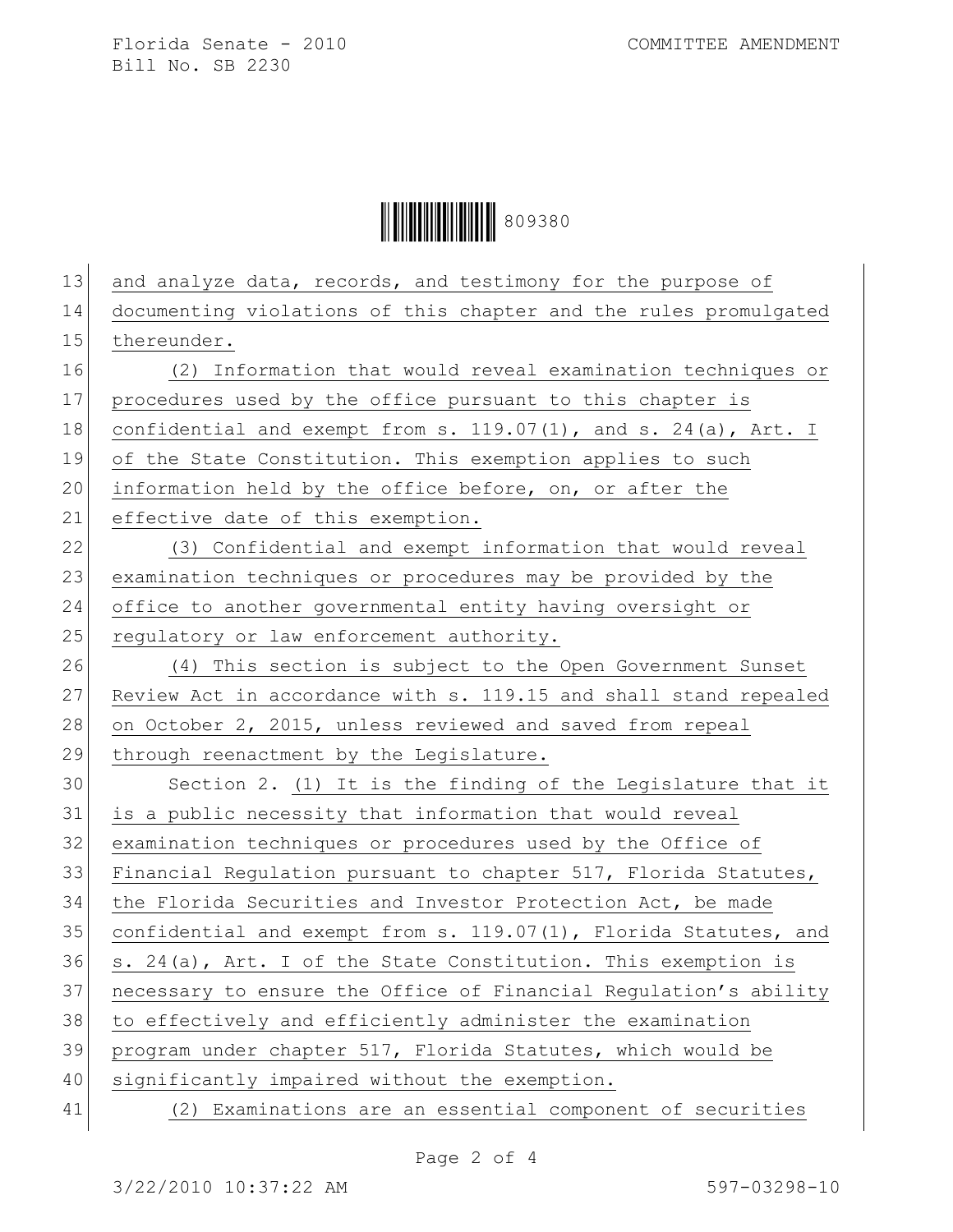Florida Senate - 2010 COMMITTEE AMENDMENT Bill No. SB 2230

**│ ││ │││││││││││││││** 809380

| 42 | regulation. The mere existence of an examination program fosters |
|----|------------------------------------------------------------------|
| 43 | regulatory compliance and deters fraud and abuse by industry     |
| 44 | participants. Examinations often detect violations in their      |
| 45 | early stages. This early detection allows corrective action to   |
| 46 | be taken before significant harm can be done to investors. Due   |
| 47 | to the importance of such examinations, state regulators devote  |
| 48 | extensive resources to devising effective examination techniques |
| 49 | and procedures.                                                  |
| 50 | (3) Allowing access to information revealing examination         |
| 51 | techniques or procedures would undermine the examination process |
| 52 | and facilitate evasion of the law. Any advance notice of the     |
| 53 | areas of inquiry to be explored during an examination might      |
| 54 | prompt a person to conceal evidence of deficiencies or fabricate |
| 55 | evidence of compliance. Without the exemption, the Office of     |
| 56 | Financial Regulation's ability to uncover misconduct and         |
| 57 | evaluate policies and procedures through the examination process |
| 58 | would be significantly impaired.                                 |
| 59 | (4) Additionally, without such an exemption the Office of        |
| 60 | Financial Regulation's ability to participate in joint           |
| 61 | examinations with other securities regulators would be impaired  |
| 62 | as release of this information would compromise the integrity of |
| 63 | such joint examinations. The office also would not be able to    |
| 64 | accept or use confidential examination techniques and procedures |
| 65 | developed by other regulators. Thus, the absence of an exemption |
| 66 | would create a situation that reduces the office's ability to    |
| 67 | leverage its limited resources.                                  |
| 68 | Section 3. This act shall take effect upon becoming a law.       |
| 69 |                                                                  |
| 70 |                                                                  |
|    |                                                                  |